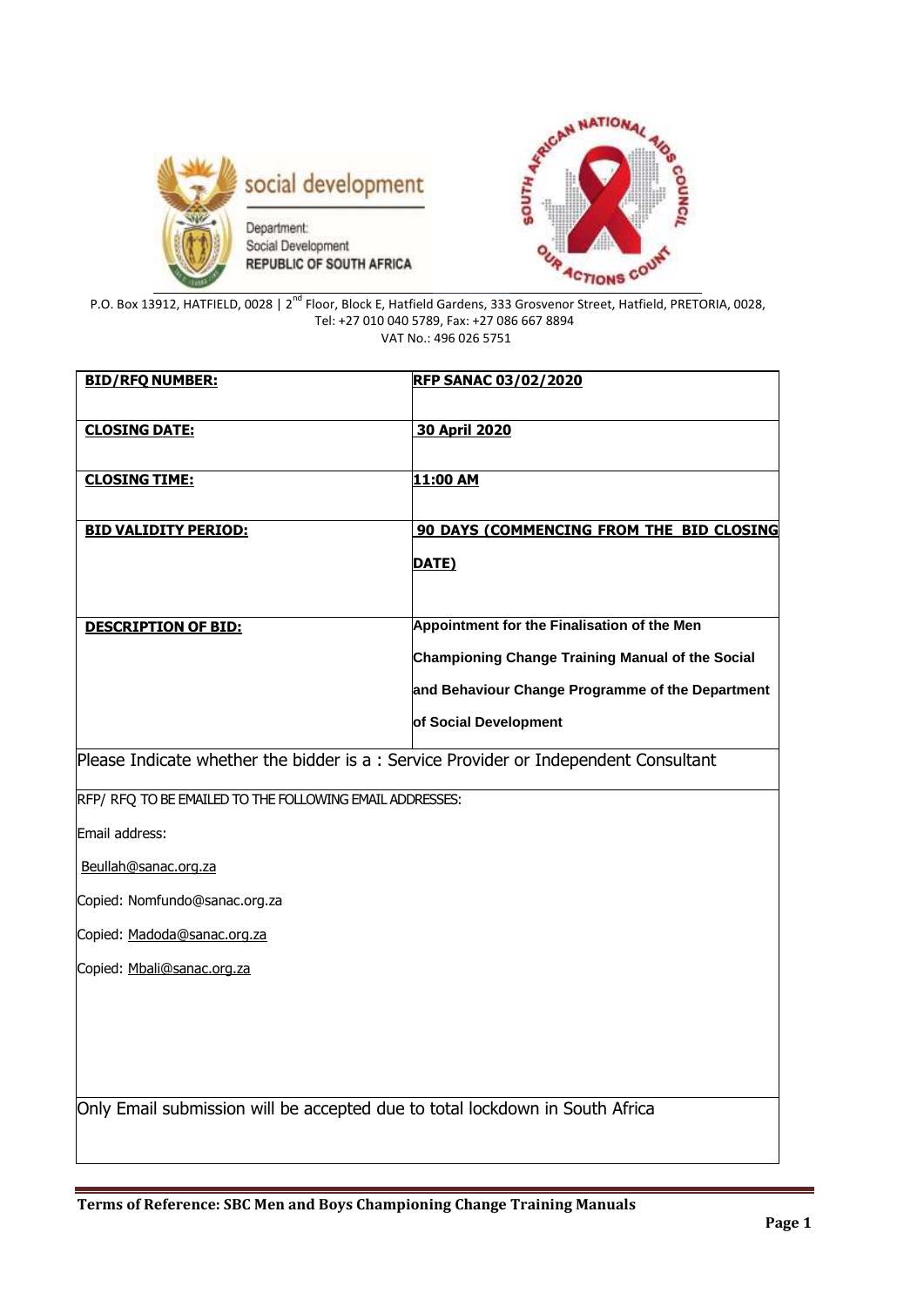## **Request for Quotations**

# **Terms of Reference: Finalisation of the Men Championing Change Training Manual of the Social and Behaviour Change Programme of the Department of Social Development**

## **1. Introduction**

The SANAC Trust seeks to appoint a service provider to update and finalise the development of the Men Championing Change and the Boys Championing Change Manuals. SANAC Trust in partnership with the Department of Social Development (DSD) is supporting the implementation of the Men Championing Change (MCC) Programme implemented through fourteen NPOs in eight provinces. The MCC programme is implemented as part of a compendium of programmes under the DSD's Social and Behaviour Change (SBC) Programme. The overall goal of the Men Championing Change Programme is to empower men and boys to address the behaviours and traditional norms that puts themselves and/or their partners at risk of acquiring HIV. It seeks to encourage men to play an active role in ending violence against women and harness the power of men and boys so they can be agents of social change.

## **2. Background**

The population of men like the rest of the population faces various risk factors that drive the spread of HIV infections. The prevalence rate amongst men is however reportedly lower than that of women. Men's risk to HIV infection is exacerbated by the social and structural and social factors as well as traditional gender norms that prescribe specific social roles to men and women. Some gender norms are deeply entrenched in cultural practices that do not promote safe sexual practices in men. Some men still hold the belief that seeking health services or psychosocial support is weak and unmanly. Expectations that men are self- reliant, sexually experienced and superior in sexual matters inhibit men from accessing sexual.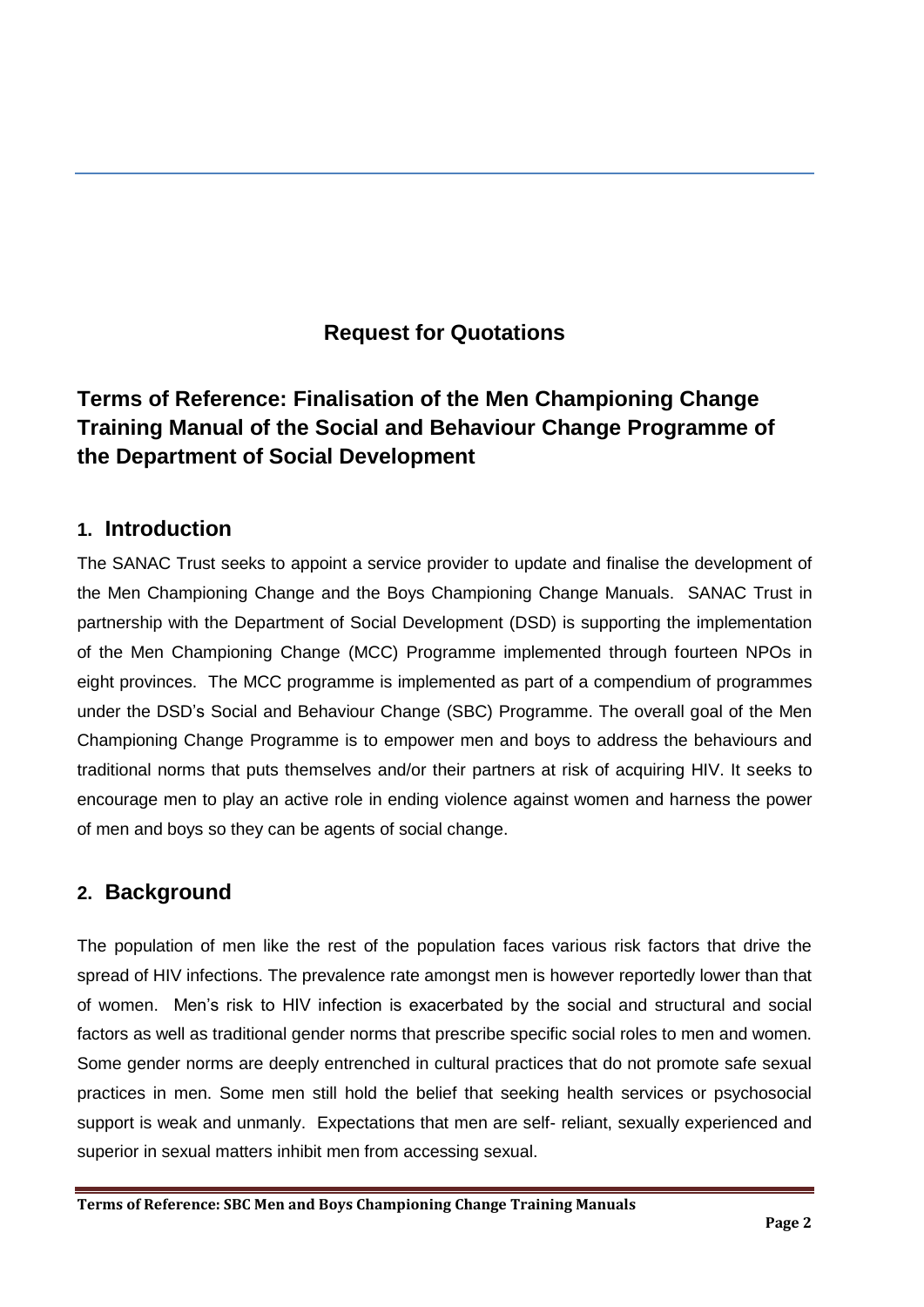SANAC Trust in partnership with the Department of Social Development (DSD) contracted 14 NPOs in eight provinces expect the Free State to implement the Social and Behaviour Change (SBC) with the overall aim to contribute to addressing the social and structural determinants that increase risk and vulnerability to HIV, TB and STIs. The Men Championing Programme is implemented as part of a package of programmes of the SBC programme that include, You Only Live Once (YOLO), Families Matter (FMP), Community Capacity Enhancement, and Ke Moja Substance Abuse programmes.

The MCC programme targets men and boys from the age of 18 years and above. An MCC Toolkit (Booklet 1) and Workshop Manual (Toolkit 2) were developed and are currently used by the NPOs in the implementation of the MCC. The materials are still in draft form to allow for new information and lessons arising from implementation to be incorporated into the final manual. A Boys Championing Change Facilitators Guide was developed to cater for boys aged 14 to 18 years old. The Boys Championing Change Boys Facilitators Guide was not reviewed and is not being used currently.

### **3. Purpose of the assignment**

SANAC Trust seeks a Consultant/service provider to compile and update the final Men and Boys' Championing Change training manuals. The consultant is expected to review the Men Championing Change MCC Toolkit (Booklet 1) and Workshop Manual (Toolkit 2) and Boys Championing Change Facilitators Guide and compile an updated and final copy of the manuals.

### **4. Scope of Work**

The Consultant will develop a time-defined proposal (including a work plan) describing clear methodology to use in the updating and finalisation of the MCC and BCC manuals respectively. This includes reviewing the current draft MCC and BCC manuals as well as interview relevant stakeholders.

The service provider is expected to revise and finalise two separate sets of manuals as follows:

- Men Championing Change manuals (Championing Change Toolkit (Booklet 1) and Workshop Manual -Toolkit 2)
- Boys Championing Change Facilitators Guide

The service provider is expected to revise the abovementioned documents and restructure them into concise and user-friendly manuals.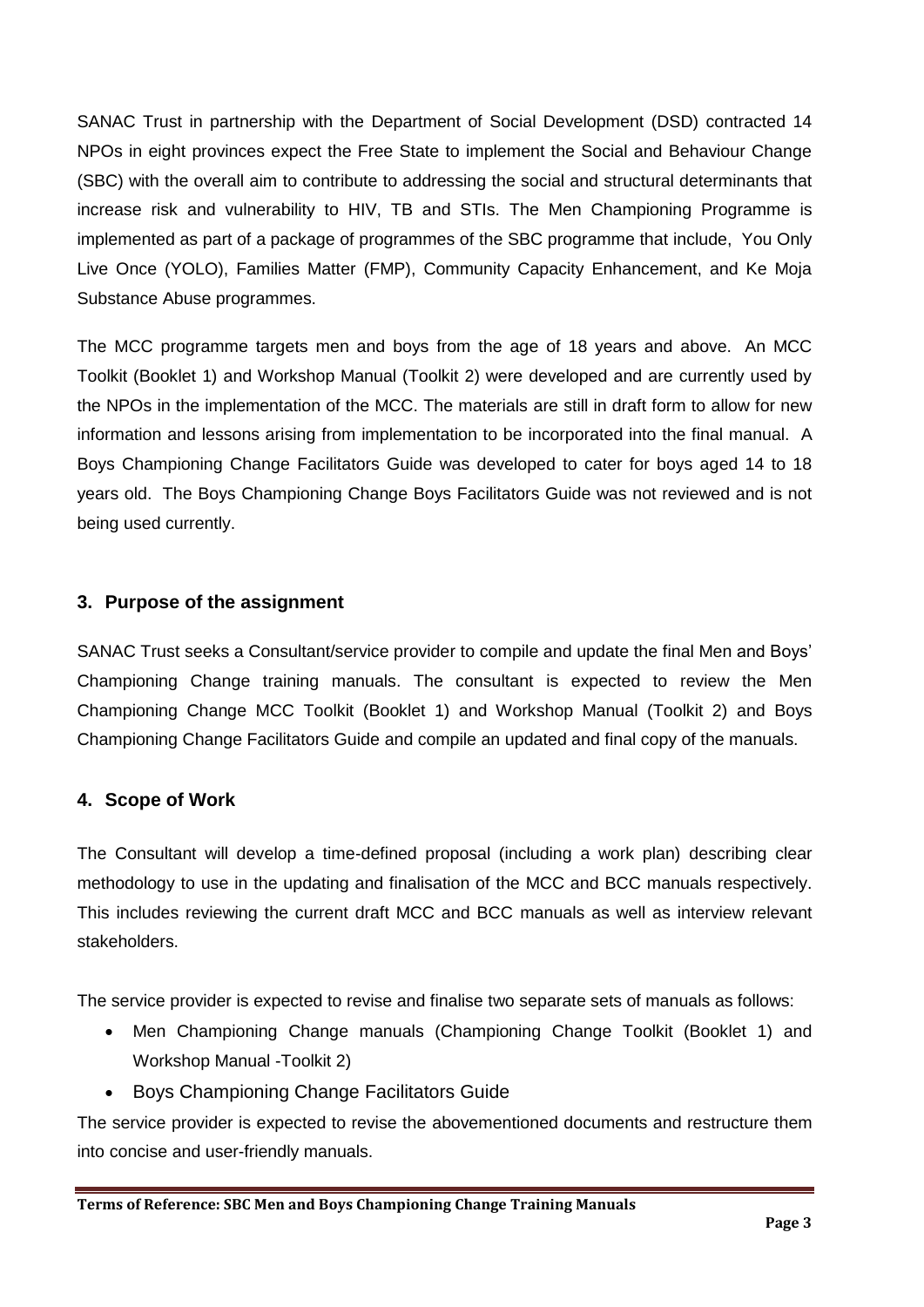### **Men Championing Change Manual**

i. Revise and finalise the MCC draft training manuals -*Toolkit (Booklet 1) and workshop Manual (Toolkit 2)*

#### **Boys Championing Change Manual**

i. Revise and finalise the BCC draft manual

#### **5. Methodology and Approach**

The consultant is expected to review the manuals that are in draft form and produce a final copy of MCC and BCC manuals. In compiling the final manuals, the consultant will conduct interviews with key stakeholder such as a select number of NPOs (at least 5 NPOs), the SANAC Men's sector, DSD and SANAC to draw lessons learnt in the use of the MCC manual in particular.

#### **6. Deliverables**

The key deliverables for the assignment are as follows:

- a) A revised Men Championing Change training manual
- b) A revised Boys Championing Change training manual

The Consultant will present the revised manuals (MCC and BCC) before finalisation to SANAC for review and feedback.

#### **7. Duration of the Assignment**

The assignment is for 26 consultancy days.

#### **8. Skills and knowledge required**

- a) SANAC Trust intends to contract a service provider/Consultant with extensive experience in HIV/AIDS prevention, expert knowledge on gender equality and knowledge on men and boys specific programmes
- b) Experience of working in community organisations and or Non-Governmental organisations (NGOs)
- c) At least five (5) years proven experience in developing training manuals
- d) Ability to produce high quality outputs

#### **9. Reporting**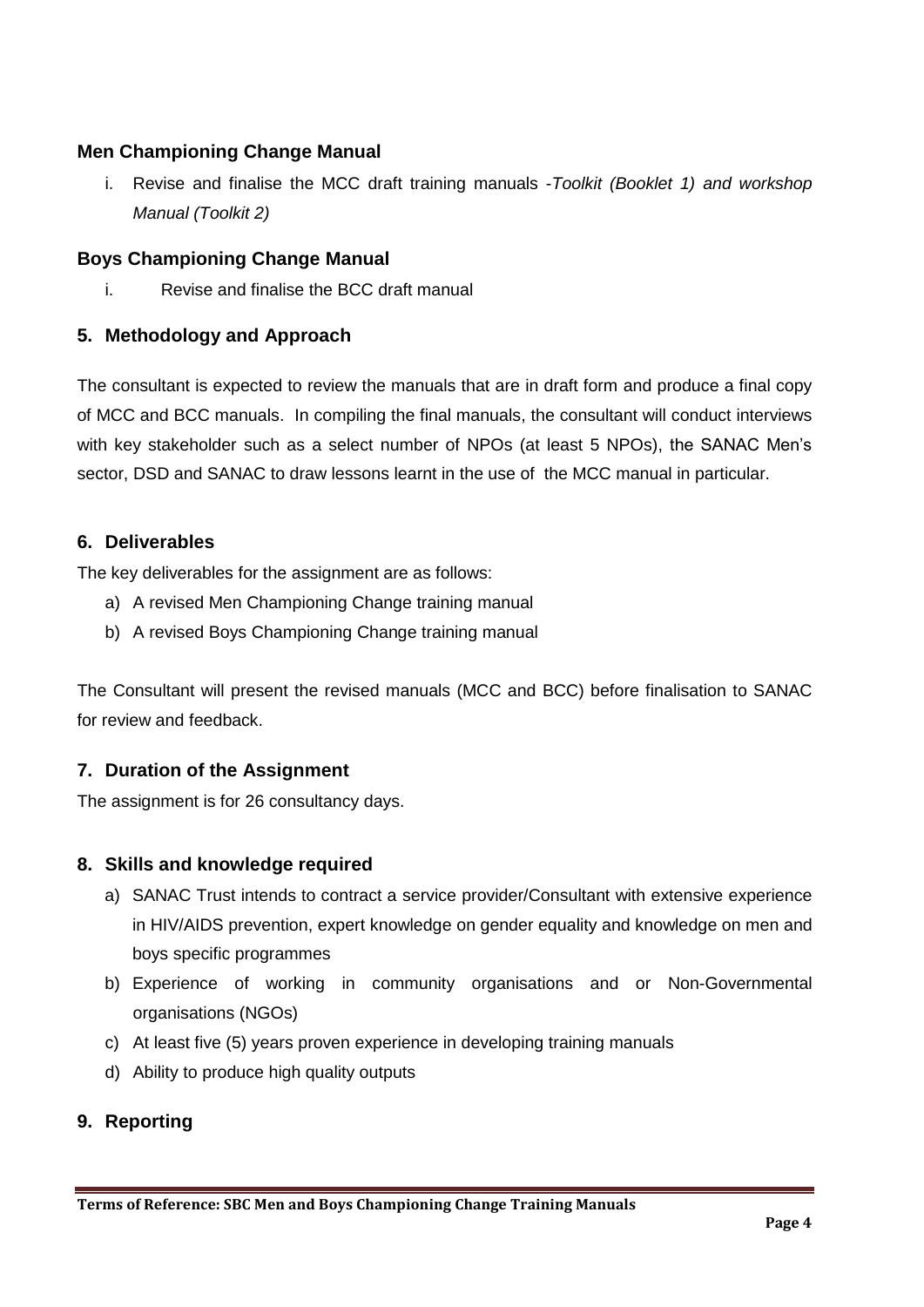The Consultant will work closely and report to the SBC Programme Manager at SANAC Trust throughout the duration of the assignment.

#### **Evaluation Process**

- a) Proposals will be evaluated on a scale of 1–5 in accordance with the criteria below. The rating will be as follows:
	- $1 = \text{Very Poor}$

 $2 = Average$ 

 $3 = Good$ 

4 = Very Good

5 = Excellent

## **Functionality Criteria**

| <b>ELEMENT</b>                                                                                                                                                                                                                                                                                                                                                                              | Rating | Weighting<br><b>Total</b> |
|---------------------------------------------------------------------------------------------------------------------------------------------------------------------------------------------------------------------------------------------------------------------------------------------------------------------------------------------------------------------------------------------|--------|---------------------------|
| Demonstrable experience of the prospective<br>provider<br>in<br>developing<br>service<br>training<br>manuals and toolkits<br>Examples of work undertaken as means of<br>verification<br>less than 1 year experience = $1$<br>point,<br>1-2 years' experience= 2 points,<br>>2 years experience=3 points,<br>3-4 years' experience= 4 points,<br>>4 years' experience= 5 points<br>$\bullet$ |        | 30                        |
| Expert knowledge on HIV, gender based<br>violence and experience n men specific/<br>targeted programmes<br>History of projects undertaken in the specific<br>fields of HIV and gender based violence<br>less than 1 year = 1 point,<br>1-2 years= 2 points,<br>>2 years experience=3 points,<br>3-4 years' experience= 4 points,<br>>4 years' experience= 5 point                           |        | 30                        |